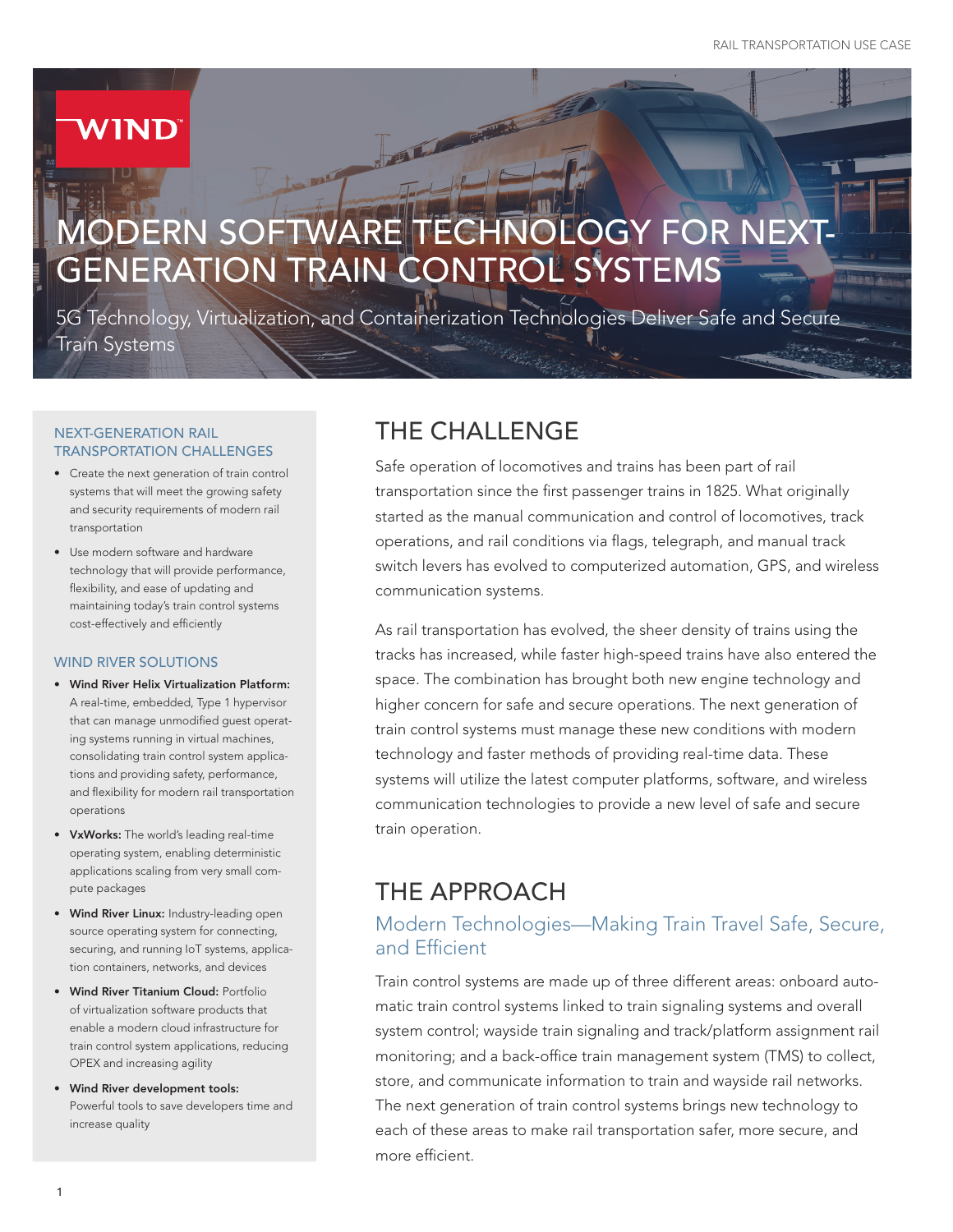### Onboard Automatic Train Control (ATC)

A major component of a train control system is the onboard automatic train control (ATC), which monitors a train's position (GPS) and speed, enabling it to activate brakes as necessary to enforce speed restrictions and movement to prevent accidents. The three key functions of onboard ATC are: 1) acceleration of the locomotive to the appropriate speed, and control of that speed according to route location, rail conditions, and various stations or stops; 2) control and implementation of the braking system as required by the data supplied to the ATC from the back-office train control system; 3) the relay and reception of communication about the train's location, other train locations, and track conditions.

The ATC comprises many separate compute systems that provide the central system with data. These separate functional systems can be consolidated onto a single compute platform using virtualization technology. Rather than multiple singlefunction compute platforms—with, for example, one reading rail condition data and another controlling speed and a third operating the brake system—these systems can function as three virtual machines, managed by a hypervisor on a single compute platform for the onboard ATC system.

[Wind River® Helix™ Virtualization Platform](https://www.windriver.com/products/helix-platform/?utm_source=modern-software-technology-for-next-generation-train-control-systems&utm_medium=use-case&utm_campaign=Industrial-Rail-Transportation-2019) is a virtualization software technology based on the VxWorks<sup>®</sup> real-time operating system that can provide the virtual machine capability to consolidate these different functions onto a single system with real-time capability as defined by the application, communications backhaul application, or safety requirement. Communications today are provided using GSM-R wireless network and optical networks; future systems will use LTE-R, a high-speed network specifically designed for railway usage and the creation of smart trains, to quickly transmit data to the onboard ATC from the various components, sensors, and rail communications. Ultimately, 5G technologies will provide the bandwidth and speed for real-time processing of video-based data both in the train and as part of the track condition monitoring.

#### Wayside Rail Monitoring

A wayside system monitors and operates track signals, switches, and track circuits to communicate data permitting the onboard system to authorize movement of a locomotive and train. Additionally, wayside rail monitoring systems can assess the

operational performance of infrastructure assets, rolling trains, and the surrounding environment of the track. Their management data improves performance and preventive maintenance strategies, increasing asset availability, cost optimization, and safety.

The wayside system communicates track-to-train and vice versa to connect the wayside system with the onboard ATC equipment, providing data for both systems to operate the train movement efficiently and effectively and ensure safety. The data is communicated to the back-office server system to monitor and assess train locations, wayside operations, and operation of trains across the system. The data transmission is supported by fiber-optic systems and radio equipment using the current GSM-R wireless network that is being replaced by LTE-R (and ultimately by 5G technologies).

The wayside rail monitoring system combines multiple applications, sensors, and communication systems to improve efficiencies and data speed for the next generation of systems. It will require a virtualization platform such as Helix Platform that can handle multiple applications in safety-partitioned virtual machines. Helix Platform can provide virtual machines that can run multiple operating systems, such as VxWorks, [Wind River](https://www.windriver.com/products/linux/?utm_source=modern-software-technology-for-next-generation-train-control-systems&utm_medium=use-case&utm_campaign=Industrial-Rail-Transportation-2019) [Linux,](https://www.windriver.com/products/linux/?utm_source=modern-software-technology-for-next-generation-train-control-systems&utm_medium=use-case&utm_campaign=Industrial-Rail-Transportation-2019) Windows, and other systems. Linux containers can run in a virtual machine on Helix Platform or on bare metal compute aligned with Helix Platform.

#### Back-Office Train Management System

For central monitoring and controlling of train operations, the back-office TMS is an integral part of the overall system. Safety is the primary requirement of its applications and solutions. Running on the back-office server system, the TMS will analyze the data received and send appropriate data and instructions to the onboard automatic train control and the wayside rail monitoring systems. For example, one critical application is on-board train location and detection systems, which enable trains to be "aware" of the positions of other trains. This reduces the risk of collision while enabling trains to operate safely in close proximity to one another, thereby making efficient use of track capacity.

Speed monitoring and control is another important safety application. Systems have been developed that can display train velocity for drivers and report speeds back to central control